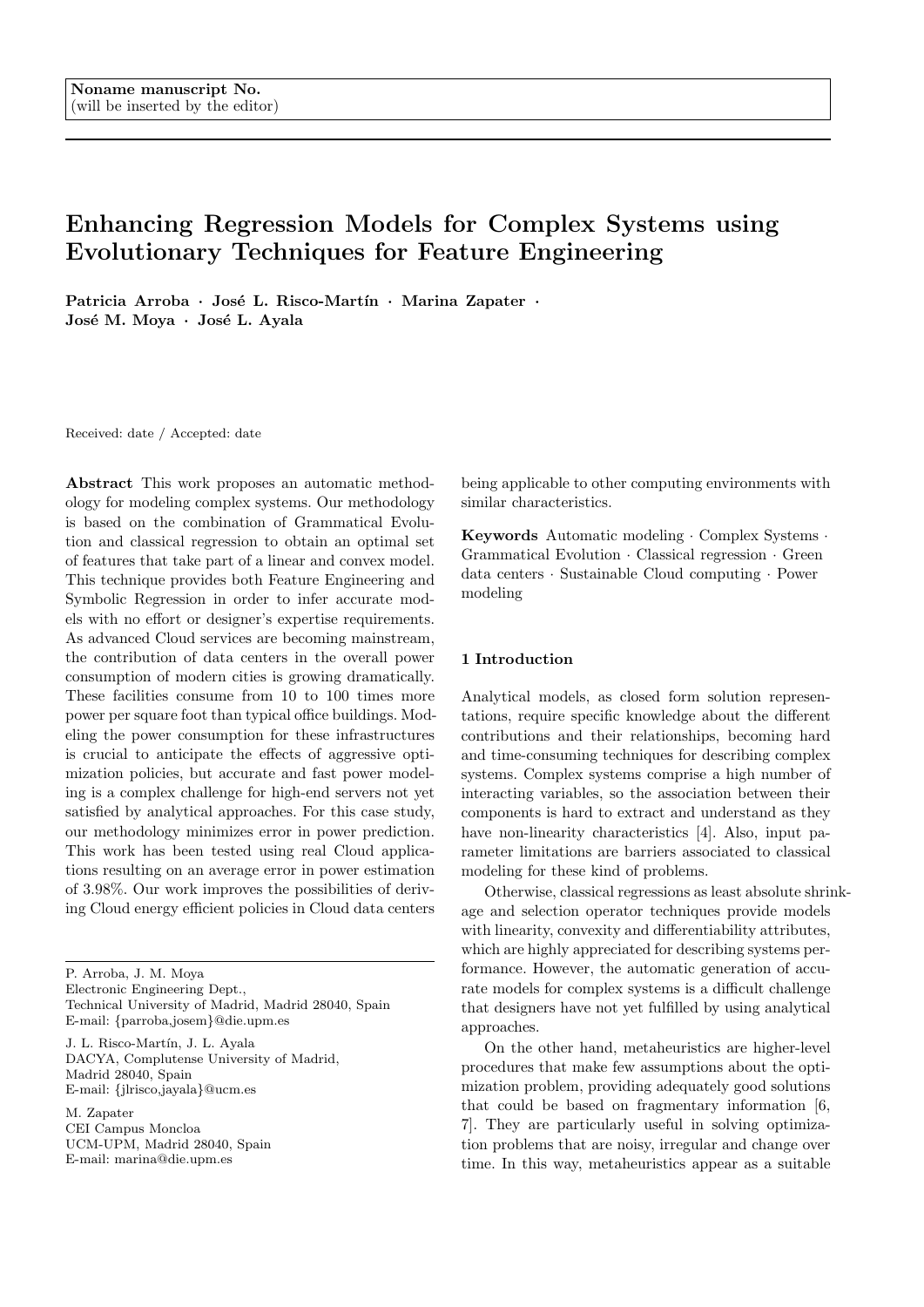approach to meet optimization problem requirements for complex systems.

Some metaheuristics, as Genetic Programming (GP), perform Feature Engineering (FE) that is a particularly useful technique for selecting an optimal set of features that best describe an optimization problem. Those features consist of measurable properties or explanatory variables of a phenomenon. FE methods select adequate characteristics avoiding the inclusion of irrelevant parameters that reduce problem generalization [32]. Finding relevant features typically helps with prediction; but correlations and combinations of representative variables, also provided by FE, may offer a straightforward view of the problem thus generating better solutions.

Grammatical Evolution (GE) is an evolutionary computation technique based on GP. This technique is particularly useful to solve optimization problems and provides solutions that include non-linear terms offering FE capabilities that remove analytical modeling barriers. One of the main characteristics of GE is that it can be used to perform Symbolic Regression (SR) [29]. Also, designer's expertise is not required to process a high volume of data as GE is an automatic method. However, GE provides a vast space of solutions that may be bounded to achieve algorithm efficiency.

In this work we propose a novel methodology for the automatic inference of accurate models that combines the benefits offered by both classic and evolutionary strategies. Firstly, SR performed by a GE algorithm finds optimal sets of features that best describe the system behavior. Then, a classic regression is used to solve our optimization problem using this set of features providing the model coefficients. Finally, our approach provides an accurate model that is linear, convex and derivative and also uses the optimal set of features. This methodology can be applied to a broad set of optimization problems of complex systems. This paper presents a case study for its application in the area of Cloud power modeling as it is a relevant challenge nowadays.

#### 1.1 Motivation

One of the big challenges in data centers is the powerefficient management of system resources. Data centers consume from 10 to 100 times more power per square foot than typical office buildings [30] even consuming as much electricity as a city [23]. Consequently, a careful management of the power consumption in these infrastructures is required to drive the Green Cloud computing [11].

Cloud computing addresses the problem of costly computing infrastructures by providing dynamic resource provision on a pay-as-you-go basis, and nowadays it is considered as a valid alternative to owned high performance computing (HPC) clusters. There are two main appealing incentives for this emerging paradigm: firstly, the Clouds' utility-based usage model allows clients to pay per use, increasing the user satisfaction; secondly, there is only a relatively low investment required for the remote devices that access the Cloud resources [12].

Besides economic incentives, the Cloud model provides also benefits from the environmental perspective, since the computing resources are managed by Cloud service providers but shared among all users, which increases their overall utilization [5]. This fact is translated into a reduced carbon footprint per executed task, diminishing  $CO<sub>2</sub>$  emissions. The Schneider Electric's report on virtualization and Cloud computing efficiency [27] confirms that about 17% of annual savings in energy consumption were achieved by 2011 through virtualization technologies.

However, the proliferation of modern data centers is growing massively due to the current increase of applications offered through the Cloud. A single data center, that houses the computer systems and resources needed to offer these services, has a power consumption comparable to 25000 households [21]. As a consequence, the contribution of data centers in the overall consumption of modern cities is increasing dramatically. Therefore, minimizing the energy consumption of these infrastructures is a major challenge to reduce both environmental and economic impact.

The management of energy-efficient techniques and aggressive optimization policies requires a reliable prediction of the effects caused by the different procedures throughout the data center. Server heterogeneity and diversity of data center configurations difficult to infer general models. Also, power dependency with nontraditional factors (like the static consumption and its dependence on temperature, among others) that affect consumption patterns of these facilities may be devised in order to achieve accurate power models.

These power models facilitate the analysis of several architectures from the perspective of the power consumption, and allow to devise efficient techniques for energy optimization. Data center designers have collided with the lack of accurate power models for the energy-efficient provisioning and the real-time management of the computing facilities. Therefore, a fast and accurate method is required to achieve overall power consumption prediction.

The work proposed in this paper makes substantial contributions in the area of power modeling of Cloud servers taking into account these factors. We envision a powerful method for the automatic identification of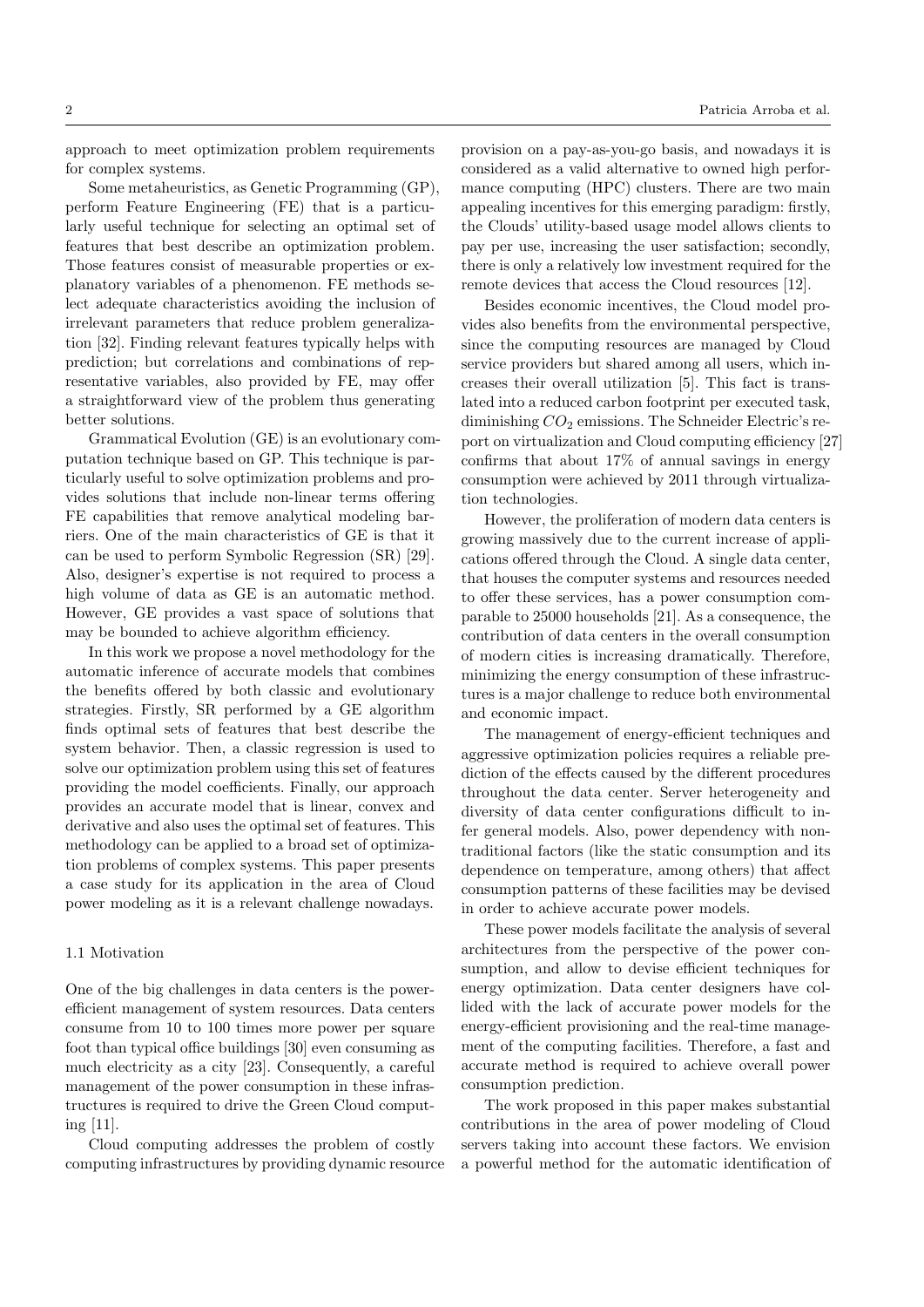fast and accurate power models that target high-end Cloud server architectures. Our methodology considers the main sources of power consumption as well as the architecture-dependent parameters that drive today's most relevant optimization policies.

## 1.2 Contributions

Our work makes the following contributions:

- We propose a method for the automatic generation of fast and accurate models adapted to the behavior of complex systems.
- Resulting models include combination and correlation of variables due to the FE and SR performed by GE. Therefore, the models incorporate the optimal selection of representative features that best describe system performance.
- Through the combination of GE and classical regression provided by our approach, the inferred models have linearity, convexity and differentiability properties.
- As a case study, different power models have been built and tested for a high-end server architecture running several real applications that can be commonly found in nowadays' Cloud data centers, achieving low error when compared to real measurements.
- Testing for different applications (web search engines, and both memory and CPU-intensive applications) shows an average error of 3.98% in power estimation.

The remainder of this paper is organized as follows: Section 2 gives further information on the related work on this topic. Section 3 provides the background algorithms used for the model optimization. The methodology description is presented in Section 4. In Section 5 we provide a case study where our optimization modeling methodology is applied. Section 6 describes profusely the experimental results. Finally, in Section 7 the main conclusions are drawn.

# 2 Related Work

A complex system can be described as an interconnected agents system exhibiting a global behavior that results from agents interactions [8]. Nowadays, the number of agents in a system grows in complexity, from data traffic scenarios to multisensor systems, as well as the possible interactions between them. Therefore, infering the global behavior, not imposed by a central controller, is a complex and time-consuming challenge that requires a deep knowledge of the system performance. Due of these facts, new automatic techniques are required to facilitate the fast generation of models that are suitable for complex systems presenting a large number of variables.

The case study presented in this work exhibits high complexity in terms of number of variables and possible traditional and non-traditional sources of power consumption. This issue demands the following review of the state-of-the-art.

In the last years, there has been a rising interest in developing simple techniques that provide basic power management for servers operating in a Cloud, i.e. turning on and off servers, putting them to sleep or using Dynamic Voltage and Frequency Scaling (DVFS) to adjust servers' power states by reducing clock frequency. Many of these recent research works have focused on reducing power consumption in cluster systems [1], [35], [15], [20].

In general, these techniques take advantage of the fact that application performance can be adjusted to utilize idle time on the processor to save energy [13]. However, their application in Cloud servers is difficult to achieve in practice as the service provider usually over-provisions its power capacity to address worst case scenarios. This often results in either waste of power or severe under-utilization of resources. Thus, it is critical to quantitatively understand the relationship between power consumption, temperature and load at the system level by the development of a power model that helps in optimizing the use of the deployed Cloud services.

Currently the state-of-the-art offers various analytical power models. However, these models are architecturedependant and do not include the contribution of static power consumption, or the capability of switching the frequency modes (DVFS). The authors develop linear regression models that present the power consumption of a server as a linear function of its CPU usage [22], [28]. Some other models can be found where server power is formulated as a quadratic function of the CPU usage [24], [34]. Still, as opposed to ours, these models do not include the estimation of the static power consumption (which has turned to have a great impact due to the current server technology).

Bohra et al. [9] propose a robust fitting to calculate their model that takes into account the correlation between the total system power consumption and component utilization. Our work follows a similar approach but also incorporates the contribution of the static power consumption, its dependence on temperature, and the effect of applying voltage and frequency scaling techniques.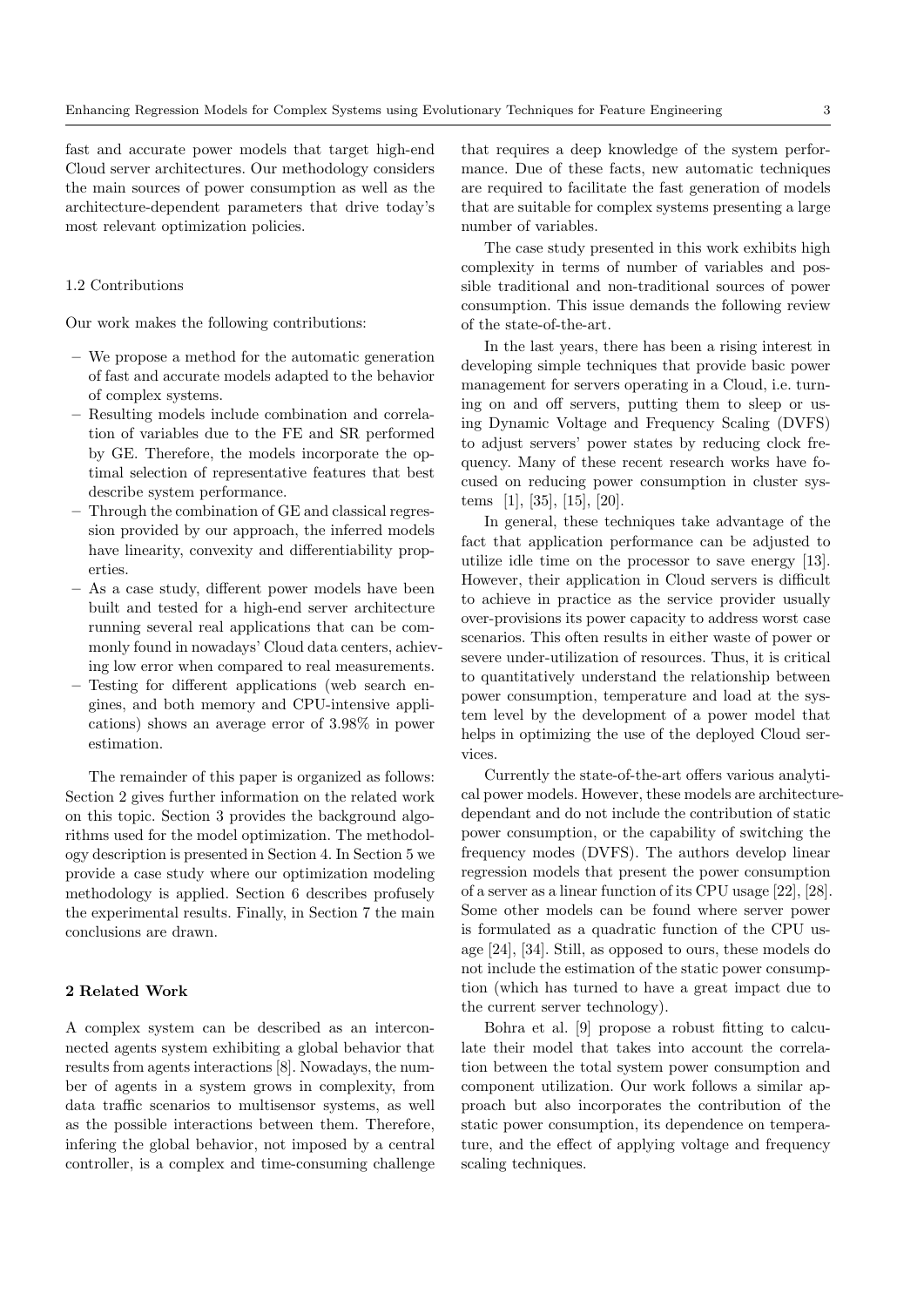Interestingly, one key aspect in the management of a data center is still not very well understood: controlling the ambient temperature at which the data center operates. Data centers operate in a broad temperature range from 18◦C to 24◦C but some can be as cold as  $13°C$  [10,25]. However, due to the lack of accurate power models, the effect of ambient temperature on the power consumption of the servers has not been clearly analyzed, preventing the application of optimization models to save energy. On the contrary, the experimental work presented in this paper has been performed in ambient temperatures ranging from 18◦C to 25◦C. The range selected follows nowadays' practice of operating at higher temperatures [17] and close to the limits recommended by ASHRAE. Although this practice obtains energy savings in the cooling expense [14], the lack of a detailed power model prevents to apply optimization policies.

In our previous work, we have applied the benefits of Particle Swarm Optimization algorithms (PSO) to identify an analytical model that provides accurate results for power estimation [2]. PSO simplifies the power model by significantly reducing the number of predefined parameters and variables used in the analytical formulation. However, as a parameter identification mechanism, this technique does not provide an optimal search of the features that best describe the system power performance, so additional features could be incorporated.

The work presented in this paper outperforms previous approaches in the area of power modeling for enterprise servers in Cloud facilities in several aspects:

- Our approach consists on an automatic method for the identification of an accurate power model particularized for each target architecture. We propose an extensive power model consistent with current architectures.
- The proposed methodology takes into account the main power consumption sources resulting in a multiparametric model to allow the development of power optimization approaches. Different parameters are combined by Feature engineering assuring that the optimal set of features is considered.
- Optimal features are included in a classical regression resulting in a specific model instance for every target architecture that is linear, convex and derivable. Also the execution of the resulting power model is fast, making it suitable for run-time optimization techniques.

# 4 Patricia Arroba et al.

## 3 Algorithm description

## 3.1 Grammatical Evolution

As previously stated, we work on FE to obtain mathematical expressions that represent different power consumption contributions. These expressions, or features, are derived from the combination of previously collected experimental parameters (in our case of study, they correspond to processor and memory temperatures, fan speeds, processor and memory utilizations, processor frequencies and voltages). We deal with a kind of SR problem to select the relevant features. SR tries to simultaneously obtain a mathematical expression while including the relevant parameters to reproduce a set of discrete data. Besides, GP has proven to be effective in a number of SR problems [33]. However, GP presents some limitations like bloating of the evolution (excessive growth of memory computer structures), often produced in the phenotype of the individual. During the last years, variants to GP like GE appeared as a simpler optimization process [26]. In our approach, GE allows the generation of a new set of optimized features by applying SR. This feature generation is achieved thanks to the use of grammars that define the rules for obtaining mathematical expressions. More concretely, we will use grammars expressed in Backus Naur Form (BNF) [26].

A BNF specification is a set of derivation rules, expressed in the form:

#### <symbol>::=<expression>

The rules are composed of sequences of terminals and non-terminals. Symbols that appear at the left are non-terminals while terminals never appear on a left side. In this case we can affirm that  $\langle$ symbol $\rangle$  is a non-terminal and, although this is not a complete BNF specification, we can affirm also that  $\leq$ expression> will be also a non-terminal, since those are always enclosed between the pair < >. Therefore, in this case the nonterminal  $\langle$ symbol $\rangle$  will be replaced (indicated ::=) by an expression. The rest of the grammar must define the different alternatives.

A grammar is represented by the 4-tuple  $N, T, P, S$ , being  $N$  the non-terminal set,  $T$  is the terminal set,  $P$ the production rules for the assignment of elements on  $N$  and  $T$ , and  $S$  is a start symbol that should appear in N. The options within a production rule are separated by a "|" symbol.

Figure 1 represents an example of a grammar in BNF, designed for symbolic regression. The final obtained expression will consist of elements of the set of terminals T. These have been combined with the rules of the grammar, as explained previously. Also, grammars can be adapted to bias the search of the relevant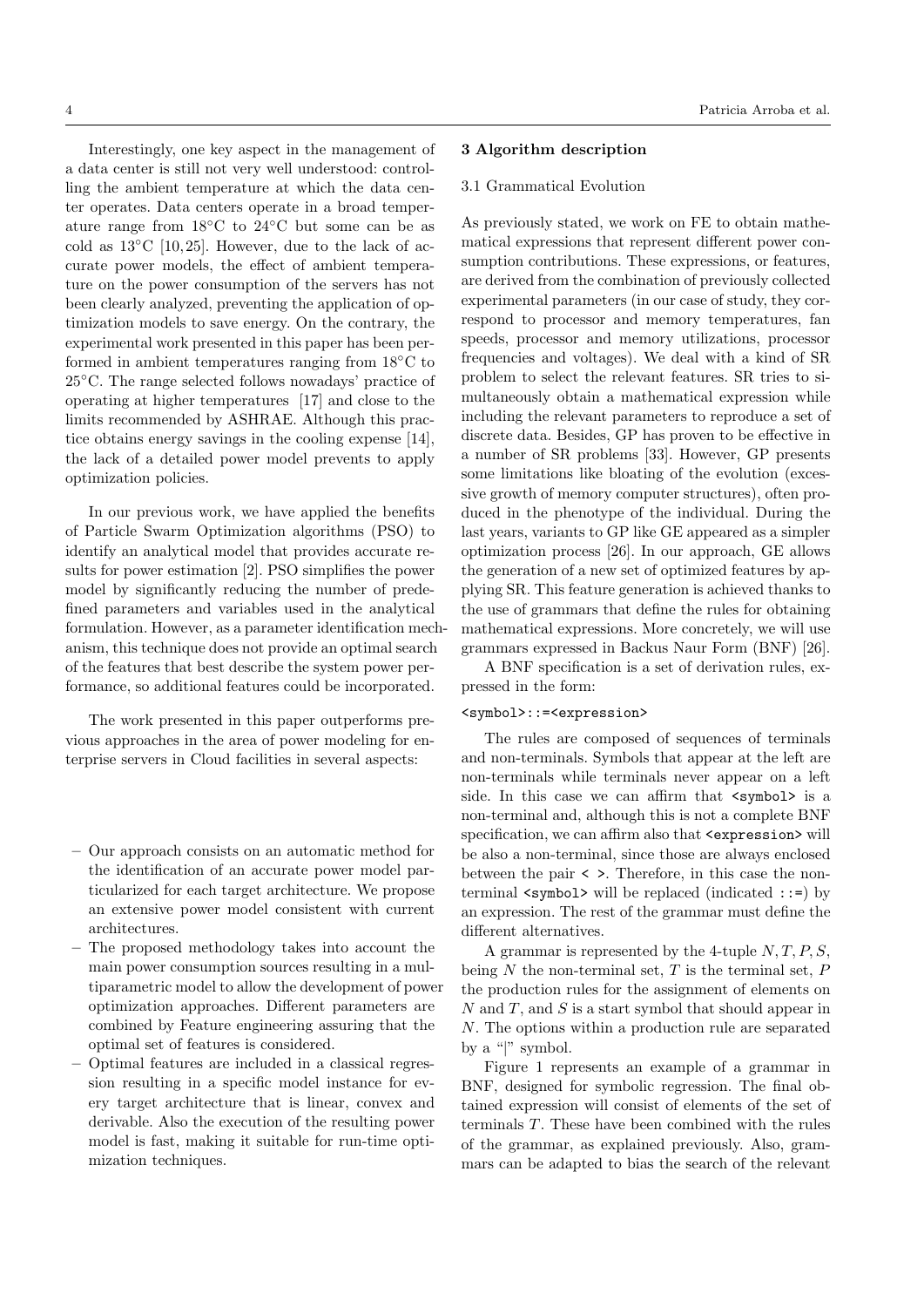```
N = {EXPR, OP, PREOP, VAR, NUM, DIG}
T = \{+, -, *, /, sin, cos, exp, x, y, z,0, 1, 2, 3, 4, 5, (, ), .}
S = \{EXPR\}P = \{I, II, III, III, V, VI\}I <EXPR> ::= <EXPR><OP><EXPR>
                 | <PREOP>(<EXPR>)
                 | <VAR>
II <0P> ::= + | - | * | /
III <PREOP>::= sin| cos | exp
IV \langle VAR \rangle ::= x | y | z | \langle NUM \rangle<br>V \langle NUM \rangle ::= \langle DTG \rangle, \langle DTG \rangle | \langle DTG \rangle::= <DIG>.<DIG> | <DIG>
VI <DIG> ::= 0 | 1 | 2 | 3 | 4 | 5
```
Fig. 1 Example of a grammar in BNF format designed for symbolic regression

features because there is a finite number of options in each production rule.

Regarding both the structure and the internal operators, GE works exactly like a classic Genetic Algorithm (GA) [3]. GE evolves a population formed by a set of individuals, each one constituted by a chromosome and a fitness value. In SR, the fitness value is usually a regression metric like Root Mean Square Deviation (RMSD), Coefficient of Variation (CV), Mean Squared Error (MSE), etc. In GE, a chromosome is a string of integers. In the optimization process, GA operators named selection, crossover and mutation are iteratively applied to improve the fitness value of each individual. In order to compute the fitness function for every iteration and to extract the mathematical expression given by an individual, a decoding process is applied. We refer the reader to [16] to understand the different GA operators. In the following, we explain through an example the decoding process performed in GE, since it clearly explains how better features are automatically selected. Let us suppose that we have the BNF grammar provided in Figure 1 and the following 7-gene chromosome:

## 21-64-17-62-38-254-2

According to Figure 1, the start symbol is S={EXPR}, hence the decoded expression will begin with this nonterminal:

#### Solution = <EXPR>

Now, we use the first gene of the chromosome (also called codon, equal to 21 in the example) in rule I of the grammar. The number of choices in that rule is 3. Hence, a mapping function (the modulus operator) is applied:

## 21 MOD 3 = 0

and the first option is selected **<EXPR><OP><EXPR>**. The selected option substitutes the decoded non-terminal.

As a consequence, the current expression is the following:

```
Solution = <EXPR><OP><EXPR>
```
The process continues with the next codon, 64, which is used to decode the first non-terminal of the current expression, namely, <EXPR>. Again, the mapping function is applied to rule I:

64 MOD 3 = 1

and the second option <PREOP>(<EXPR>) is selected. So far, the current expression is:

Solution = <PREOPR>(<EXPR>)<OP><EXPR>

The next gene, 17, is now taken for decoding. At this point, the first non-terminal in the current expression is <PREOP>. Therefore, we apply the mapping function to rule III, which also has 3 different choices:

17 MOD 3 = 2

and the third option exp is selected. The resulting expression is

Solution = exp(<EXPR>)<OP><EXPR>

Next codon, 62, decodes <EXPR> with rule I:

62 MOD 3 = 2

Value 2 means to select the third option, <VAR>. The resulting expression is:

Solution = exp(<VAR>)<OP><EXPR>

Codon 38 decodes <VAR> with rule IV:

38 MOD 4 = 2

selecting the third option, non-terminal z:

 $Solution = exp(z) < OP > EXPR$ 

Non-terminal <OP> is decoded with codon 254 and rule II:

 $254 MOD 4 = 2$ 

This value selects the third option, terminal \*:

Solution =  $exp(z)***EXPR**$ 

The last codon, decodes <EXPR> with rule I:

2 MOD 3 = 2

Value 2 selects the third option, non-terminal <VAR>. So far, the current expression is:

Solution =  $exp(z)*$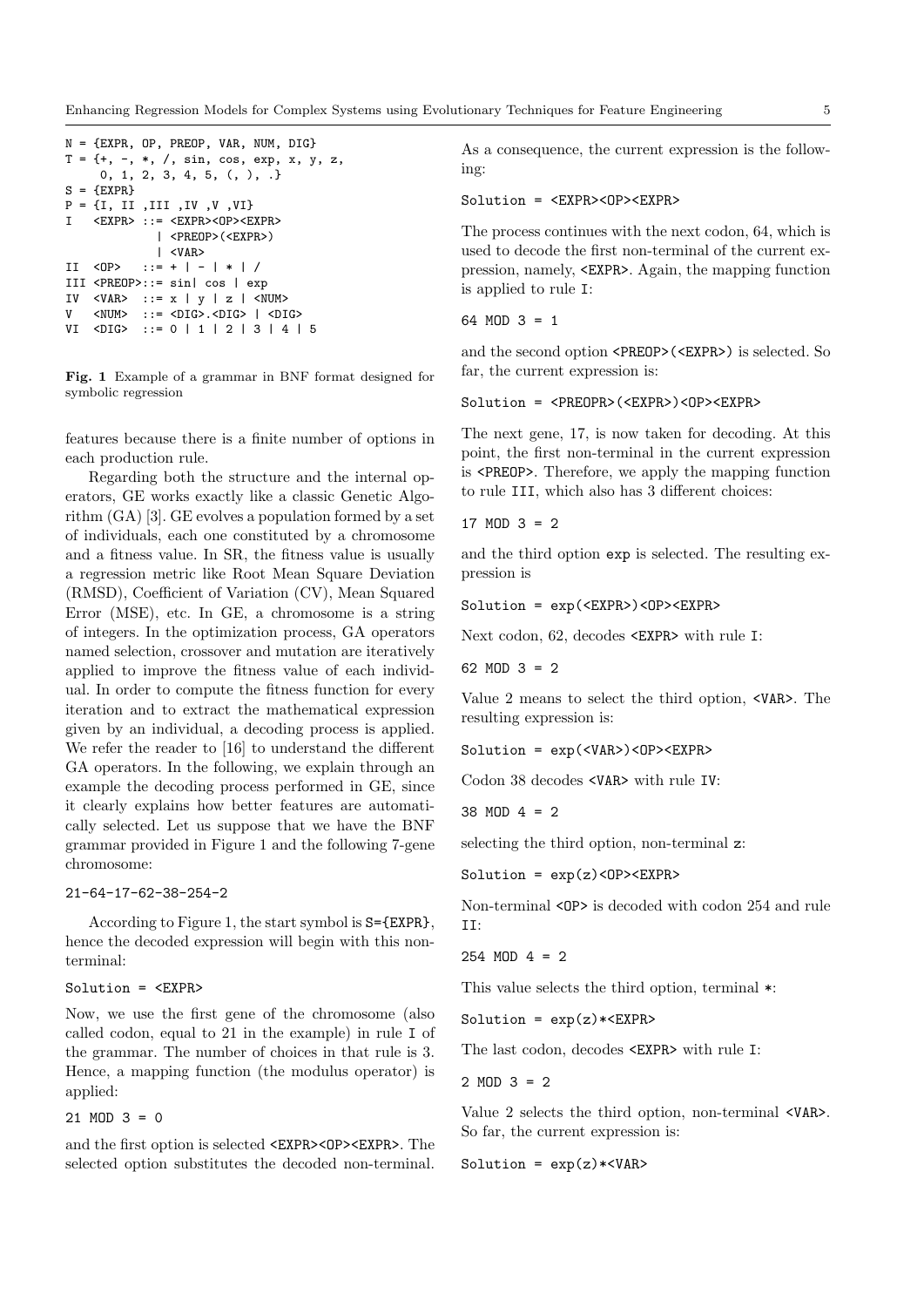At this point, the decoding process has run out of codons. That is, we have not arrived to an expression with terminals in all of its components. In GE, the solution to this problem is to reuse codons starting from the first one. In fact, it is possible to reuse the codons more than once. This technique is known as wrapping and mimics the gene-overlapping phenomenon in many organisms [18]. Thus, applying wrapping to our example, the process goes back to the first gene, 21, which is used to decode <VAR> with rule IV:

$$
21 \text{ MOD } 4 = 1
$$

This result selects the second option, non-terminal y, giving the final expression of the phenotype:

# Solution =  $exp(z)*y$

As can be seen, the process does not only perform parameter identification like in a classic regression method. In conjunction with a well-defined fitness function, the evolutionary algorithm is also computing an optimized set of features as mathematical expressions by combining the set of parameters that best fits the target system. Thus, GE is defining the optimal set of features that will derive into the most accurate power model.

#### 3.2 Least absolute shrinkage and selection operator

Tibshirani proposes the least absolute shrinkage and selection operator algorithm (lasso) [31] that minimizes residual summation of squares according to the summation of the absolute value of the coefficients that are less than constant.

The algorithm combines the favourable features of both subset selection and ridge regression like stability, and offers a linear, convex and derivable solution. Lasso provides interpretable models shrinking some of the coefficients and setting others to exactly zero values for generalized regression problems.

For a given non-negative value of  $\lambda$ , the *lasso* algorithm solves the following problem:

$$
\min_{\beta_0, \beta} \left( \frac{1}{2N} \sum_{i=1}^N (y_i - \beta_0 - x_i^T \beta)^2 + \lambda \sum_{j=1}^p |\beta_j| \right) \tag{1}
$$

where:

- $-$  β: vector of p components. Lasso algorithm involves the  $L^1$  norm of  $\beta$
- $\beta_0$ : scalar value.
- $N:$  number of observations.
- $y_i$ : response at observation *i*.
- $x_i$ : vector of p values at observation i.

 $- \lambda$ : non-negative regularization parameter corresponding to one value of Lambda. The number of nonzero components of  $\beta$  decreases as  $\lambda$  increases.

At the end, we combine the use of GE that generates the set of relevant features with lasso that computes the coefficients and the independent term in the final linear model.

As a result, our GE+lasso framework solves our optimization problem that targets the generation of accurate power models for high-end servers.

## 4 Devised Methodology

The fast and accurate modeling of complex systems is a relevant target nowadays. Modeling techniques allow designers to estimate the effects of variations in the performance of a system. Complex systems present non-linear characteristics as well as a high number of potential variables. Also, the optimal set of features that impacts the system performance is not well known as many mathematical relationships can exist among them.

Hence, we propose a methodology that considers all these factors by combining the benefits of both GE algorithms and classical lasso regressions. This technique provides a generic and effective modeling approach that could be applied to numerous problems regarding complex systems, where the number of relevant variables or their interdependence are not known.

Figure 2 shows the proposed methodology approach for the optimization of system modeling problem. Detailed explanations of the different phases are summarized in the following subsections.

#### 4.1 GE feature selection

Given an extensive set of parameters that may cause an effect on system performance, FE selects the optimal set that best describes the system behavior. Also, this technique, which is provided by GE, avoids the inclusion of irrelevant features while incorporating correlations and combinations of representative variables.

The input to our approach consists of a vector of initial data that includes the entire set of variables  $x_n$ extracted from the system.

$$
y = g_1(x_1, x_2, x_3, \dots, x_n)
$$
 (2)

All these parameters are entered in the GE algorithm to start the optimization process.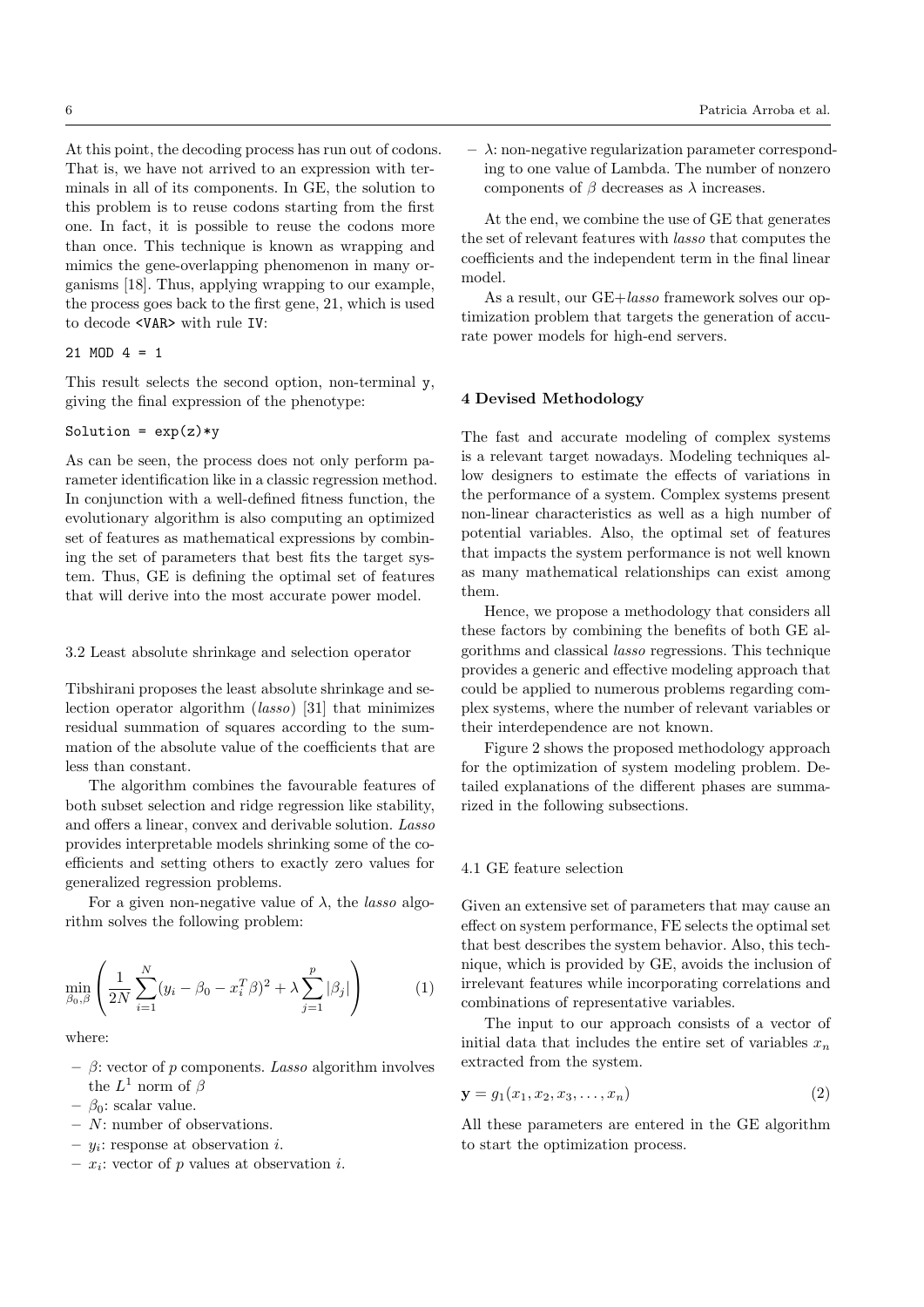

Fig. 2 Optimized modeling using GE+lasso methodology.

Each individual of the GE encodes its own set of candidate features  $f_1, f_2, f_3, \ldots, f_m$ . The candidate features follow the rules imposed by a BNF grammar allowing the occurrence of a wide variety of operations and operands to favor building optimal sets of features. Figure 3 shows an example of a BNF grammar for this approach.

| <list_features> ::= <feature></feature></list_features> | <feature>;<list_features></list_features></feature>                                                            |
|---------------------------------------------------------|----------------------------------------------------------------------------------------------------------------|
| <feature></feature>                                     | ::= ( <feature><op><feature>)<br/>  <preop>(<feature>)</feature></preop></feature></op></feature>              |
|                                                         | $\sqrt{\sqrt{2}}$                                                                                              |
| $<$ op>                                                 | $\cdot$ : = +   -   *   /                                                                                      |
| <preop></preop>                                         | $::= exp   sin   cos   ln$                                                                                     |
| $\langle var \rangle$                                   | $::= x[0]   x[1]   x[2]   x[3]$<br>$\lceil x \lceil 4 \rceil + x \lceil 5 \rceil + \ldots + x \lceil n \rceil$ |

Fig. 3 Grammar in BNF format. x variables, with  $i = 0 \ldots n$ , represent each parameter obtained from the system.

This grammar provides the operations  $+, -, *, /$ and preoperators  $exp$ ,  $sin$ ,  $cos$ ,  $ln$ . The space of solutions is easily modified by incorporating a broader set of relationships between operands to the BNF grammar.

The output of the GE stage consists of a matrix that includes all the candidate features provided by individuals. Each individual output vector has its own set of  $m$ candidate features that intends to minimize the fitness function provided for the system optimization.

$$
\mathbf{z} = g_2(f_1, f_2, f_3, \dots, f_m) \tag{3}
$$

#### 4.2 Lasso generic model generation

Modeling procedures usually intend to interpret systems' behavior. They have the purpose of acquiring additional knowledge from the final models once these have been derived. Linearity, convexity and differentiability offered by *lasso* classic regression helps modeling to be a more explanatory and repeatable process. In addition, whereas GE is able to find complex symbolic expressions, GE does not perform well in parameter identification, mainly because the exploration of real numbers is not easily representable in BNFs. Due to these facts, we have included lasso algorithm in our methodology in order to manage the coefficient generation of the system model.

As can be seen in Figure 2, each individual of the GE provides a set of candidate features to lasso. This classical regression is in charge of deriving the optimized model for each individual by solving the following equation.

$$
\mathbf{z} = a_1 f_1 + a_2 f_2 + a_3 f_3 + \dots + a_m f_m + k \tag{4}
$$

Lasso offers the set of optimized coefficients  $(a_1, a_2,$  $a_3, \ldots, a_m, k$  for each individual that minimizes the fitness function. This process provides the goodness of each individual. All this information feeds back the GE algorithm to generate the next population of individuals through selection, crossover and mutation, creating a loop. The loop continues executing until it completes the number of generations defined by the GE. This process results in the set of models that best fits system performance.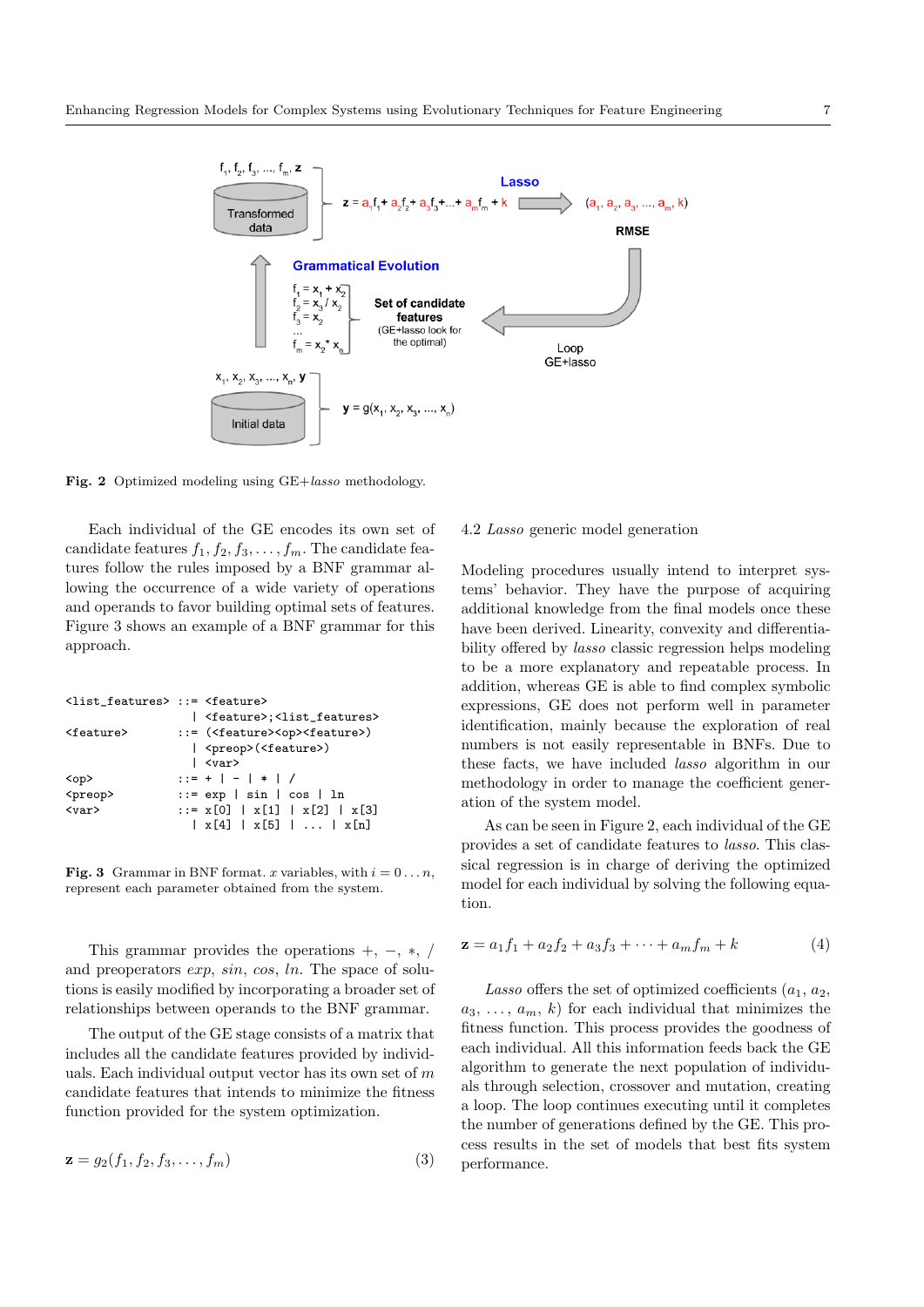# 4.3 Fitness evaluation

As our main target is to build accurate models, our fitness function includes the error resulting in the estimation process. The fitness function presented in 5 leads the evolution to obtain optimized solutions thus minimizing Root Mean Square Error or RMSD.

$$
F = \sqrt{\frac{1}{N} \cdot \sum_{n} e_n^2} \tag{5}
$$

$$
e_n = |P(n) - \widehat{P}(n)|, \qquad 1 \le n \le N \tag{6}
$$

Estimation error  $e_n$  represents the deviation between the measure given by system monitoring  $P$ , and the estimation obtained by the model  $\hat{P}$ . *n* represents each sample of the entire set of  $N$  samples used to train the algorithms.

#### 5 Case Study

In this section we describe a particular case study for the application of the devised methodology presented in Section 4. The problem to be solved is the fast and accurate estimation of the power consumption in virtualized enterprise servers performing Cloud applications. Our power model considers heterogeneity of servers, as well as specific technological features and non-traditional parameters of the target architecture that affect power consumption. Hence, we propose our modeling technique that considers all these factors by combining the benefits of both GE algorithms and classical lasso regressions.

Firstly, a GE algorithm is applied to extract those relevant features that best describe power consumption sources. Features may also include correlations and combinations of representative variables due to FE performed by GE. Then, the *lasso* algorithm takes the optimal set of features in order to infer an expression that characterizes the power behavior of the target architecture of a Cloud server. As a result, we derive a highly accurate, linear and convex power model, targeting a specific server architecture, that is automatically generated by our evolutionary methodology.

We apply our methodology described in Section 4 to real measures gathered from a high-end Cloud server in order to infer an accurate power model. Also, we provide an experimental scenario for various workloads with the purpose of building and testing our methodology.

#### 5.1 Data compilation

Data have been collected gathering real measures from a Fujitsu RX300 S6 server based on an Intel Xeon E5620 processor. This high-end server has a RAM memory of 16GB and is running a 64bit CentOS 6.4 OS virtualized by the QEMU-KVM hypervisor. Physical resources are assigned to four KVM virtual machines, each one with a CPU core and a 4GB RAM block.

The power consumption of a high-end server usually depends on several factors that affect both dynamic and static behavior [2]. Our proposed case study takes into account the following 7 variables:

- $-$  *Ucpu*: CPU utilization  $(\%)$
- Tcpu: CPU temperature (Kelvin)
- $-$  *Fcpu*: CPU frequency (GHz)
- $-$  *Vcpu*: CPU voltage  $(V)$
- $-$  Umem: Main memory utilization (Memory accesses per cycle)
- $-$  Tmem: Main memory temperature (Kelvin)
- Fan: Fan speed (RPM)

Power consumption is measured with a current clamp with the aim of validating our approach. CPU and main memory utilization are monitored using hardware counters collected with perf monitoring tool. On board sensors are checked via IPMI to get both CPU and memory temperatures and fan speed. CPU frequency and voltage are monitored via cpufreq-utils Linux package. To build a model that includes power dependance with these variables, we use this software tool to modify CPU DVFS modes during workload execution. Also room temperature has been modified in run-time with the goal of finding non-traditional consumption sources that are influenced by this variable.

#### 5.2 Experimental workload

We define three workload profiles (i) synthetic, (ii) Cloud and (iii) HPC over Cloud as they emulate different utilization patterns that could be found in typical Cloud infrastructures.

#### 5.2.1 Synthetic benchmarks

The use of synthetic load allows to specifically stress different server resources. The importance of using synthetic load is to include situations that do not meet the actual real workloads that we have selected. Thus, the range of possible values of the different variables is extended in order to adapt the model to fit future workload characteristics and profiles.  $Look busy<sup>1</sup>$  stresses dif-

<sup>1</sup> http://www.devin.com/lookbusy/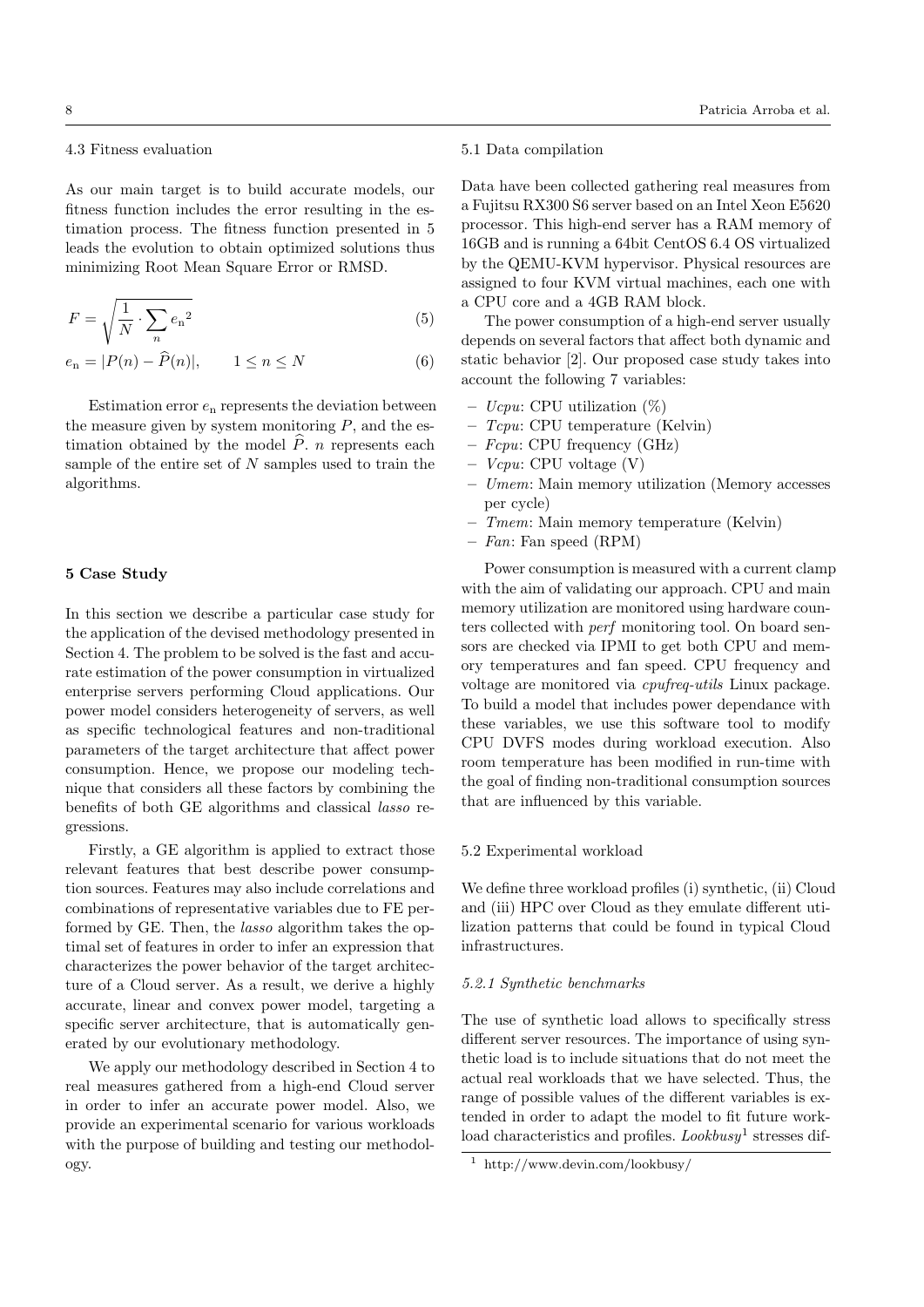ferent CPU hardware threads to a certain utilization avoiding memory or disk usage. The memory subsystem is also stressed separately using a modified version of  $Random<sup>2</sup>$ . We have developed a program based on this benchmark to access random memory regions individually, with the aim of exploring memory performance. *Lookbusy* and *RandMem* have been executed, in a separated and combined fashion, onto 4 parallel Virtual Machines that consume entirely the available computing resources of the server.

On the other hand, real workload of a Cloud data center is represented by the execution of Web Search, from *CloudSuite*<sup>3</sup>, as well as by *SPEC\_CPU2006* mcf and *SPEC\_CPU2006* perlbench [19].

#### 5.2.2 Cloud workload

Web Search characterizes web search engines, which are typical Cloud applications. This benchmark processes client requests by indexing data collected from online sources. Our Web Search benchmark is composed of three VMs performing as index serving nodes (ISNs) of Nutch 1.2. Data are collected in the distributed file system with a data segment of 6 MB, and an index of 2 MB that is crawled from the public Internet. One of this ISNs also executes a Tomcat 7.0.23 frontend in charge of sending index search requests to all the ISNs. The frontend also collects ISNs responses and sends them back to the requesting client. Client behavior is generated by Faban 0.7 performing in a fourth VM. Resource utilization depends proportionally on the number of clients accessing Web Search. Our number of clients configuration ranges from 100 to 300 to expose more information about the application performance. The four VMs use all the memory and CPU resources available in each server.

# 5.2.3 HPC over Cloud

In order to represent HPC over a Cloud computing infrastructure, we choose SPEC CPU2006 mcf and perlbench as they are memory and CPU-intensive, and CPUintensive applications, respectively. SPEC CPU2006 mcf consists on a network simplex algorithm accelerated with a column generation that solves large-scale minimumcost flow problems. On the other hand, a mail-based benchmark is performed by SPEC CPU2006 perlbench. This program applies a spam checking software to randomly generated email messages. Both SPEC applications are run in parallel in 4 VMs using entirely the available resources of the server.

Instead of restricting the use of synthetic workloads only for training the algorithms, and limiting the use of real Cloud benchmarks exclusively for testing, we have used both workloads for the two purposes. This procedure provides automation for the progressive incorporation of additional benchmarks to the model.

For each run of the combined GE+lasso approach, we randomly select 50% of each data set (synthetic, Web Search, SPEC<sub>-CPU2006</sub> mcf and perlbench) for training and the remaining 50% for testing stage. This technique validates the variability and versatility of the system, by analyzing the occurrence of local minima in optimization scenarios.

## 6 Experimental results

As we stated in section 5, tests have been conducted gathering real data from our Fujitsu server. Our experiments present high variability for the different features compiled from the server.

- CPU operation frequency  $(Fcpu)$  is fixed to  $f_1$  = 1.73 GHz,  $f_2 = 1.86$  GHz,  $f_3 = 2.13$  GHz,  $f_4 =$ 2.26 GHz,  $f_5 = 2.39$  GHz and  $f_6 = 2.40$  GHz; thus modifying CPU voltage  $(Vcpu)$  from 1.73 V to 2.4 V.
- Room temperature has been modified in run-time, from 17◦C to 27◦C. Therefore, temperatures of CPU and memory  $(Tcpu \text{ and } Tmem)$  range from 306 K to 337 K, and from 298 K to 318 K respectively.
- CPU and memory utilizations ( $Ucpu$  and  $Umem$ ) take values from  $0\%$  to  $100\%$  and from 0 to 0.508 memory accesses (cache-misses) per CPU cycle respectively.
- Finally, due to both room temperature, and CPU and memory utilization variations, fan speed values (Fan) range from 3540 RPM to 7200 RPM.

Data have been split into training and testing sets. Training stage performs feature selection and builds the power model according to our grammar and fitness function. Next, the testing stage examines the power model accuracy. The algorithm proposed by our methodology is executed completely 20 rounds using the same grammar and fitness function configuration. For each run, we randomly select 50% of each data set for training and 50% for testing stage, thus obtaining 20 final power models. This procedure validates the variability and versatility of the system, by analyzing the occurrence of local minima in optimization scenarios.

<sup>2</sup> http://www.roylongbottom.org.uk

<sup>3</sup> http://parsa.epfl.ch/cloudsuite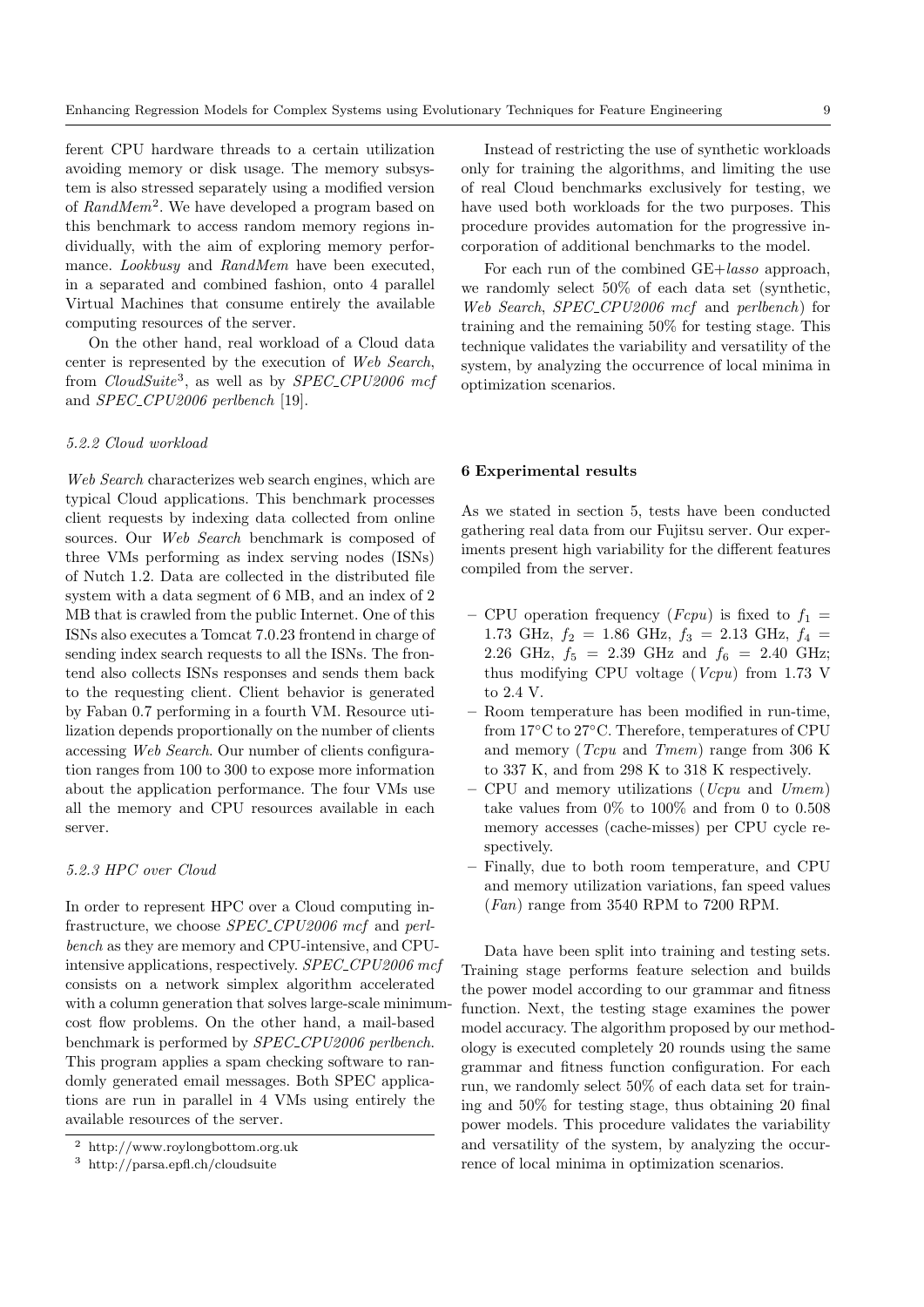# 6.1 Algorithm setup

# 6.1.1 GE setup parameters

We use GE to obtain a set of candidate features that best describe our optimization problem. To obtain adequate solutions we tune the algorithm using the following parameters:

- Population size: 250 individuals
- Number of generations: 3000
- Chromosome length: 100 codons
- Mutation probability: inversely proportional to the number of rules, 1/4 in our case.
- Crossover probability: 0.9
- Maximum wraps: 3
- Codon size: 256
- Tournament size: 2 (binary)

As we strictly seek for simple combination of features, our proposed BNF grammar only provides the operations  $+|-|*|/$ . The space of solutions is easily increased by incorporating more complex relationships between operands to the BNF grammar. Figure 4 shows the BNF grammar proposed for this case study.

| <list_features> ::= <feature></feature></list_features> |                                                          |
|---------------------------------------------------------|----------------------------------------------------------|
|                                                         | <feature>;<list_features></list_features></feature>      |
| <feature></feature>                                     | $::=$ ( <feature><op><feature>)</feature></op></feature> |
|                                                         | $\sqrt{\sqrt{2}}$                                        |
| $<$ op>                                                 | $\cdot$ : = +   -   *   /                                |
| $\langle var \rangle$                                   | $::= x[0]   x[1]   x[2]   x[3]$                          |
|                                                         | $\vert x[4] \vert x[5] \vert x[6]$                       |

Fig. 4 Grammar in BNF format. x variables, with  $i = 0 \dots 6$ , represent processor and memory temperatures, fan speed, processor and memory utilization percentages, processor frequency and voltage, respectively.

#### 6.1.2 Lasso setup parameters

We use the *lasso* algorithm to obtain a set of candidate solutions with low error, when compared with the real power consumption measures in order to solve our optimization modeling problem. Lasso setup parameters are the following:

- Number of observations: 100
- $\lambda$  regularization parameter: Geometric sequence of 100 values, the largest just sufficient to produce zero coefficients.
- λ regularization parameter: 1 · 10<sup>−</sup><sup>4</sup>

## 6.2 Training stage

We have performed variable standardization for every feature (in the range  $[1, 2]$ ) to assure the same probability of appearance for all the variables and to enhance the GE symbolic regression. Experiments with more than 4 features do not provide better values for RMSD. Hence, we have bounded their occurrence to a maximum of 4 by penalizing higher number of features in our fitness evaluation function. This also facilitates the generation of simpler models, which are faster and easy to be applied, in order to be used for realtime power optimizations. Table 1 shows phenotypes of each feature combined with the coefficients provided by lasso that are obtained for 20 complete executions of our methodology algorithm. Fitness results, that correspond to the RMSD between measured and estimated power consumption (see Equation 5), are shown in Table 2 for the training stage. Both Table 1 and Table 2 present the results for the best model of each execution.

As can be seen in Table 1, power model solutions combine features that correspond to a single variable with others that merge a combination of several parameters. On the one hand, there are single variable features that appear in up to 50% of the power model solutions. This shows that there are linear dependencies with certain parameters, as Ucpu, Tpcu, and Tmem that are consistent regardless of the workload that is used for training and testing. On the other hand, variables as Vcpu, Fcpu and Umem are seldom treated as a feature in the model solutions. However, they systematically appear when combined with other variables. These results show how there exist input parameters that are not relevant for the modeling or they are correlated to other features, and their inclusion could decrease the model accuracy. Model training for run 10 shows the lowest RMSD error of 0.1067.

#### 6.3 Model testing

At this stage, we analyze the quality of the models that we have simultaneously tested for the 20 complete executions of our methodology algorithm. Results are also analyzed particularly for the testing data that corresponds to each benchmark dataset in order to verify the estimation reliability of the models for different workloads. Table 2 shows testing average error percentages particularized for the different benchmark data sets. These values have been obtained according to the following formulation:

$$
e_{\text{AVG}} = \sqrt{\frac{1}{N} \cdot \sum_{n} \left( \frac{|P(n) - \widehat{P}(n)| \cdot 100}{P(n)} \right)^2}, 1 \le n \le N(7)
$$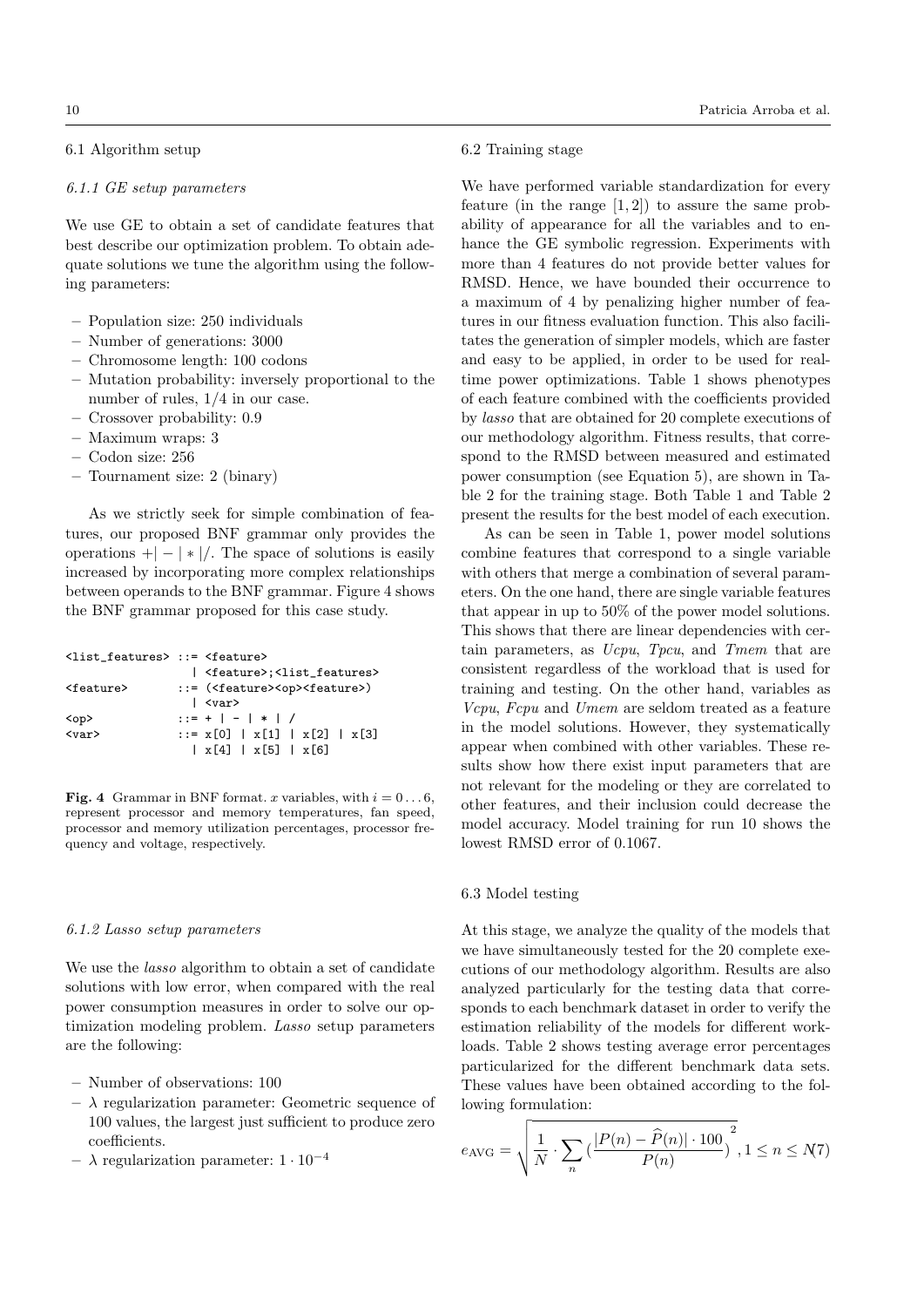| Run            | $a_1 \cdot f_1 + a_2 \cdot f_2 + a_3 \cdot f_3 + a_4 \cdot f_4 + K$                                                    |
|----------------|------------------------------------------------------------------------------------------------------------------------|
| 1              | $0.288 \cdot T$ cpu                                                                                                    |
|                | $+ 0.127 \cdot ((Tcpu*Ucpu)$ -Umem)*Fan)                                                                               |
|                | $+ 0.220 \cdot (Fan*Temp)$                                                                                             |
|                |                                                                                                                        |
|                | $+$ -0.450 $\cdot$ Fan $+$ 1.043                                                                                       |
| $\overline{2}$ | $0.173 \cdot Ucpu$                                                                                                     |
|                | $+0.438 \cdot T$ cpu                                                                                                   |
|                | $+ -0.209 \cdot \text{Fan}$                                                                                            |
|                | $+ 0.070 \cdot (Tmem/(Umem/(Fan*Temp))) + 0.636$                                                                       |
| 3              | $0.256 \cdot (Fan/(Ucpu/Them))$                                                                                        |
|                | $+0.346 \cdot Ucpu$                                                                                                    |
|                |                                                                                                                        |
|                | $+$ -0.694 $\cdot$ (Fan/Tcpu) + 1.151                                                                                  |
| $\overline{4}$ | $-0.376$ Tmem                                                                                                          |
|                | $+$ -0.033 $\cdot$ ((((Fan/Tcpu)/(Fcpu+Fcpu))/((Fan/(Vcpu+Umem))/Ucpu))*Fan)                                           |
|                | $+ 0.606 \cdot ((Fan/((Umem + (Fan + (Fcpu/Fcpu))) * (Fan/Ucpu))) + (Fan + Temp))$                                     |
|                | $+ 0.786 \cdot ((Fcpu(Fcpu + Fan))/Tcpu) + 0.810$                                                                      |
| 5              | $0.181 \cdot \text{Ucpu}$                                                                                              |
|                |                                                                                                                        |
|                | $+ 0.254 \cdot (Fan*Temp)$                                                                                             |
|                | $+0.378 \cdot$ Umem                                                                                                    |
|                | $+$ -0.345 $\cdot$ (((Umem+Umem)*Fan)/Tcpu) + 0.939                                                                    |
| 6              | $0.483 \cdot (Ucpu-Fan)$                                                                                               |
|                | $+ 0.030 \cdot ((Tmem + Fan)*( (Fan-(Tmem/((Ucpu+Vcpu)+(Fan+Fan))))*(Fan*Fan)))$                                       |
|                | $+$ 0.220 $\cdot$ Tmem                                                                                                 |
|                | $+ 0.430 \cdot (Tcpu/Ucpu) + 0.402$                                                                                    |
|                |                                                                                                                        |
| 7              | $0.506 \cdot$ Tcpu                                                                                                     |
|                | $+ 0.195 \cdot ((Ucpu/(Vcpu + (Tmem-Umem))) * Vcpu)$                                                                   |
|                | $+ -0.319 \cdot \text{Fan}$                                                                                            |
|                | $+$ -0.199 $\cdot$ (((Fan+Umem)*((Umem-Tmem)/Tcpu))*Fan) + 0.704                                                       |
| 8              | $0.084 \cdot (Ucpu/Vcpu)$                                                                                              |
|                | $+0.473 \cdot$ Tmem                                                                                                    |
|                |                                                                                                                        |
|                | $+ 0.499 \cdot (Ucpu/(Ucpu*((Fcpu-Vcpu)+Tmem)/Tcpu)))$                                                                 |
|                | $+$ -0.019 $\cdot$ (Fan-(((Fan+Vcpu)*Tcpu)*((Ucpu*Tmem)-(Vcpu-Fcpu)))) + 0.046                                         |
| 9              | $0.927 \cdot Ucpu$                                                                                                     |
|                | $+ -0.380 \cdot \text{Fan}$                                                                                            |
|                | $+ 0.232 \cdot (((\text{Trmem*}((\text{Fan+Umem})-\text{Ucpu}))+(\text{Topu*}(\text{Upu*}(\text{Urem})))-\text{Ucpu})$ |
|                | $+ 0.180 \cdot Tcpu + 0.365$                                                                                           |
| 10             | $-0.073$ Tmem                                                                                                          |
|                |                                                                                                                        |
|                | $+ 0.106 \cdot ((\text{Tmem} + \text{Fan}) * \text{Fan}) - \text{Umem})$                                               |
|                | $+ 0.194 \cdot (Ucpu + Tmem)$                                                                                          |
|                | $+ 0.437 \cdot (Tcpu-Fan) + 0.665$                                                                                     |
| 11             | $-0.117 \cdot (Tmem*(Ucpu(Tmem*Fan)))$                                                                                 |
|                | $+0.317 \cdot Ucpu$                                                                                                    |
|                | $+ 0.377 \cdot (Tcpu-Fan) + 0.810$                                                                                     |
| 12             | $-0.070 \cdot$ Umem                                                                                                    |
|                |                                                                                                                        |
|                | $+0.174 \cdot Ucpu$                                                                                                    |
|                | $+ 0.647 \cdot (Tcpu/Them)$                                                                                            |
|                | $+ 0.647 \cdot$ Tmem $+ -0.318$                                                                                        |
| 13             | $0.291 \cdot (Tmem + Fan)$                                                                                             |
|                | $+$ -0.409 $\cdot$ (Fan/Tcpu)                                                                                          |
|                | $+0.234 \cdot T$ cpu                                                                                                   |
|                | $+ 0.423 \cdot (Ucpu/(Tmem+Umem)) + 0.442$                                                                             |
|                |                                                                                                                        |
| 14             | $(0.093 \cdot (Ucpu + (Ucpu + (Tmem*Tmem)))$                                                                           |
|                | $+$ -0.019 $\cdot$ ((Tcpu-((Tmem*Fan)-Vcpu))-Vcpu)                                                                     |
|                | $+$ -0.081 $\cdot$ (Tmem+Umem)                                                                                         |
|                | $+0.462 \cdot Tcpu + 0.526$                                                                                            |
| 15             | $-0.004 \cdot F$ cpu                                                                                                   |
|                | $+ 0.380 \cdot (Ucpu/(Umem + Fan))$                                                                                    |
|                | $+ 0.054 \cdot (Tmem*(Tmem + Fan))$                                                                                    |
|                |                                                                                                                        |
|                | $+ 0.454 \cdot Tcpu + 0.347$                                                                                           |
| 16             | $-0.010 \cdot \text{Fan}$                                                                                              |
|                | $+$ -0.155 $\cdot$ (((Fan/Tmem)-(Tmem/Ucpu))*Fan)                                                                      |
|                | $+0.282 \cdot Ucpu$                                                                                                    |
|                | $+ 0.417 \cdot Tcpu + 0.393$                                                                                           |
| 17             | $0.242 \cdot (Fan*(Them/Ucpu))$                                                                                        |
|                | $+ 0.396 \cdot (Tcpu-Fan)$                                                                                             |
|                |                                                                                                                        |
|                | $+0.001 \cdot \text{Fcpu}$                                                                                             |
|                | $+ 0.344 \cdot Ucpu + 0.508$                                                                                           |
| 18             | $0.448 \cdot$ Tmem                                                                                                     |
|                | $+$ -0.178 $\cdot$ Umem                                                                                                |
|                | $+$ -0.221 $\cdot$ (((((Tcpu/(Vcpu/(Fcpu-Vcpu)))-Ucpu)+Fan)/Tmem)-(Tcpu-(Tmem-(Tcpu+Fan))))                            |
|                |                                                                                                                        |
|                |                                                                                                                        |
|                | $+ 0.100 \cdot (Umem/Fan) + 0.271$                                                                                     |
| 19             | $0.134 \cdot Ucpu$                                                                                                     |
|                | $+ 0.241 \cdot (Tmem*Fan)$                                                                                             |
|                | $+0.066 \cdot Ucpu$                                                                                                    |
|                | $+$ -0.403 $\cdot$ ((Fan-Tcpu)/Umem) $+$ 0.653                                                                         |
| 20             | $-0.433 \cdot (((Fan-(Ucpu+Umem))/Fan)-(Tcpu+Fan))$                                                                    |
|                |                                                                                                                        |
|                | $+ -0.295 \cdot$ Umem                                                                                                  |
|                | $+ -0.102 \cdot \text{Fan}$<br>$+ 0.235 \cdot ((\text{Tren-Umem})-Ucpu) + Fan) + 0.184$                                |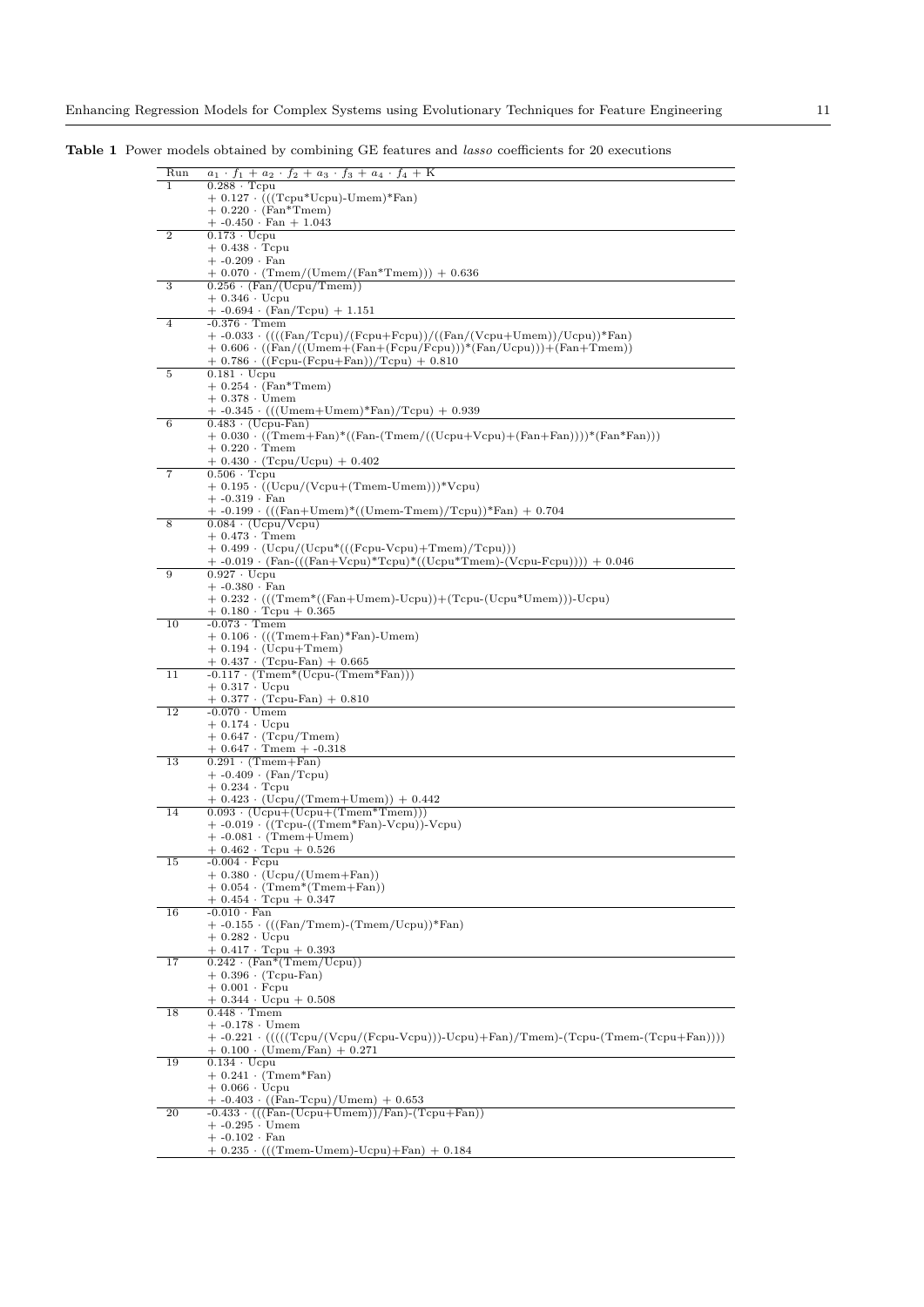| Run            | Train (RMSD) | Validation (RMSD) | Synthetic $(\%)$ | mcf $(\%)$ | $(\%)$<br>perlb | (%)<br>WebSearch | Total $(\%)$ |
|----------------|--------------|-------------------|------------------|------------|-----------------|------------------|--------------|
|                | 0.1069       | 0.1068            | 3.985            | 4.097      | 4.463           | 4.147            | 4.173        |
| $\overline{2}$ | 0.1068       | 0.1067            | 3.984            | 4.099      | 4.463           | 4.110            | 4.164        |
| 3              | 0.1070       | 0.1068            | 3.995            | 4.110      | 4.504           | 4.145            | 4.189        |
| 4              | 0.1070       | 0.1071            | 4.007            | 4.085      | 4.469           | 4.155            | 4.179        |
| 5              | 0.1069       | 0.1069            | 3.991            | 4.106      | 4.494           | 4.113            | 4.176        |
| 6              | 0.1071       | 0.1068            | 3.988            | 4.085      | 4.459           | 4.153            | 4.171        |
| $\overline{7}$ | 0.1070       | 0.1072            | 3.995            | 4.042      | 4.462           | 4.101            | 4.150        |
| 8              | 0.1071       | 0.1072            | 3.994            | 3.996      | 4.559           | 4.101            | 4.162        |
| 9              | 0.1072       | 0.1072            | 4.033            | 3.884      | 3.990           | 4.059            | 3.991        |
| 10             | 0.1067       | 0.1072            | 4.052            | 3.894      | 3.969           | 4.031            | 3.986        |
| 11             | 0.1073       | 0.1075            | 4.023            | 3.926      | 3.963           | 4.063            | 3.994        |
| 12             | 0.1071       | 0.1076            | 4.098            | 3.896      | 3.951           | 4.030            | 3.994        |
| 13             | 0.1070       | 0.1070            | 4.073            | 3.939      | 4.173           | 4.243            | 4.107        |
| 14             | 0.1072       | 0.1072            | 4.088            | 3.935      | 4.174           | 4.184            | 4.096        |
| 15             | 0.1071       | 0.1070            | 4.083            | 3.922      | 4.161           | 4.246            | 4.103        |
| 16             | 0.1071       | 0.1070            | 4.060            | 3.937      | 4.164           | 4.217            | 4.095        |
| 17             | 0.1079       | 0.1057            | 3.951            | 4.136      | 4.208           | 4.056            | 4.088        |
| 18             | 0.1081       | 0.1060            | 3.981            | 4.171      | 4.180           | 4.050            | 4.095        |
| 19             | 0.1082       | 0.1060            | 3.953            | 4.190      | 4.224           | 4.212            | 4.145        |
| 20             | 0.1082       | 0.1059            | 3.974            | 4.205      | 4.178           | 4.074            | 4.108        |

Table 2 RMSD and Average testing error percentages for 20 executions

where  $P$  is the power measure given by the current clamp and  $\hat{P}$  is the power estimated by the model phenotype.  $n$  represents each sample of the entire set of  $N$ samples.

Total average error for the testing dataset shows lowest error of 3.98% (as shown in Table 2). Best testing error corresponds to the solution with lower training error. Solutions can be broken down for those samples that belong to different tests, achieving testing errors of 4.052%, 3.894%, 3.969% and 4.031% for synthetic, SPEC CPU2006 mcf, SPEC CPU2006 perlbench and WebSearch workloads respectively. This fact confirms that our methodology works well for our scenario, extracting optimized sets of features and coefficients that are consistent even for 20 runs with random selection of both training and testing dataset.

Our methodology application shows very accurate testing results for all of the whole executions ranging from 3.98% to 4.18%. The obtained results are robust, as they have been obtained for a heterogeneous mix of workloads so the power models are not workloaddependant. According to these results, we can infer that our methodology is effective for performing feature selection and building accurate multi-parametric, linear, convex and differentiable power models for highend Cloud servers. This technique can be considered as a starting point for implementing energy optimization policies for Cloud computing facilities.

## 7 Conclusions

This paper has presented a novel work in the field of FE and SR for the automatic inference of accurate models.

Resulting models include combination and correlation of variables due to the FE and SR performed by GE. Therefore, the models incorporate the optimal selection of representative features that best describe the target problem while providing linearity, convexity and differentiability characteristics.

As a proof of concept, the devised methodology has been applied to a current computing problem, the power modeling of high-end servers in a Cloud environment. In this context, the proposed methodology has shown relevant benefits with respect to state-of-the-art approaches, like better accuracy and the opportunity to consider a broader number of input parameters that can be exploited by further power optimization techniques.

#### 8 Acknowledgments

Research by Marina Zapater has been partly supported by a PICATA predoctoral fellowship of the Moncloa Campus of International Excellence (UCM-UPM). This work has been partially supported by the Spanish Ministry of Economy and Competitiveness, under contracts TIN2008-00508, TEC2012-33892 and IPT-2012-1041- 430000, and INCOTEC. The authors thankfully acknowledge the computer resources, technical expertise and assistance provided by the Centro de Supercomputación y Visualización de Madrid (CeSViMa).

# References

1. Adiga, N., et al: An Overview of the BlueGene/L Supercomputer. In: Supercomputing, ACM/IEEE 2002 Conference, pp. 60–60 (2002)